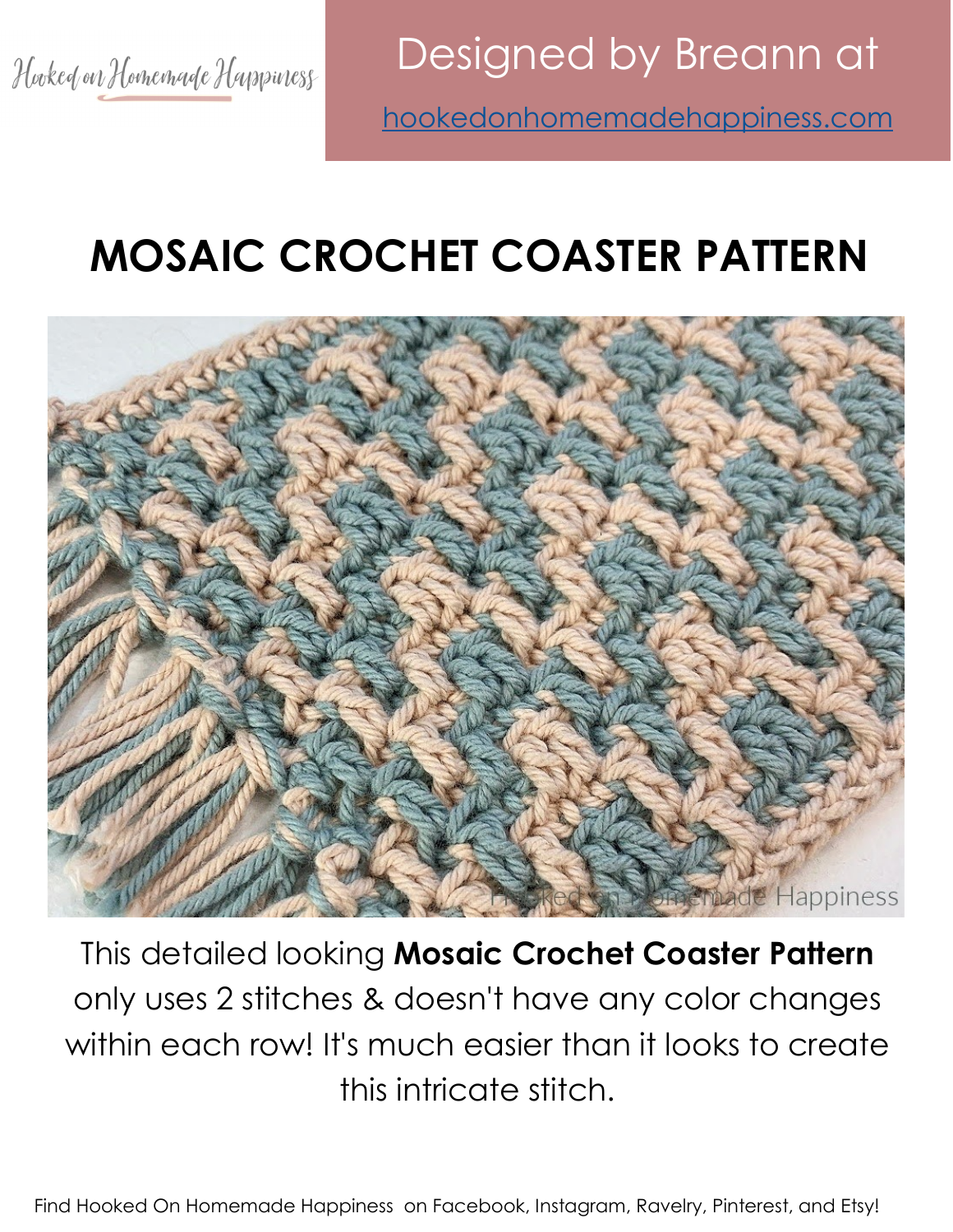#### Designed by Breann at <hookedonhomemadehappiness.com>

#### **Materials**

50g **[Dishie](https://shrsl.com/3if3v)** total for *each* coaster in Linen & Inlet (any worsted weight cotton or acrylic would work)

G/4.0 mm hook

yarn needle

scissors

#### **Level**

intermediate

### **Pattern notes & stitches to know**

- ch chain
- fsc foundation single crochet
- sc single crochet

sc blo - single crochet back loop only

ldc flo - long double crochet (work stitch in the row below the previous row) in the front loop only

- written in US terms
- ch 1 does not count as sc
- To change the size, multiple needed for row 1 is 5+2
- All rows are worked on the right side. Cut yarn each row and rejoin in the first stitch.
- Change color every row (2 colors are needed)
- How to Add Fringe **[VIDEO TUTORIAL](https://www.youtube.com/watch?v=YG3K3HzJ3-E&t=33s)**
- Gauge: 15 sc x 20 rows
- Approx finished size (not including fringe): 7" x 5.25"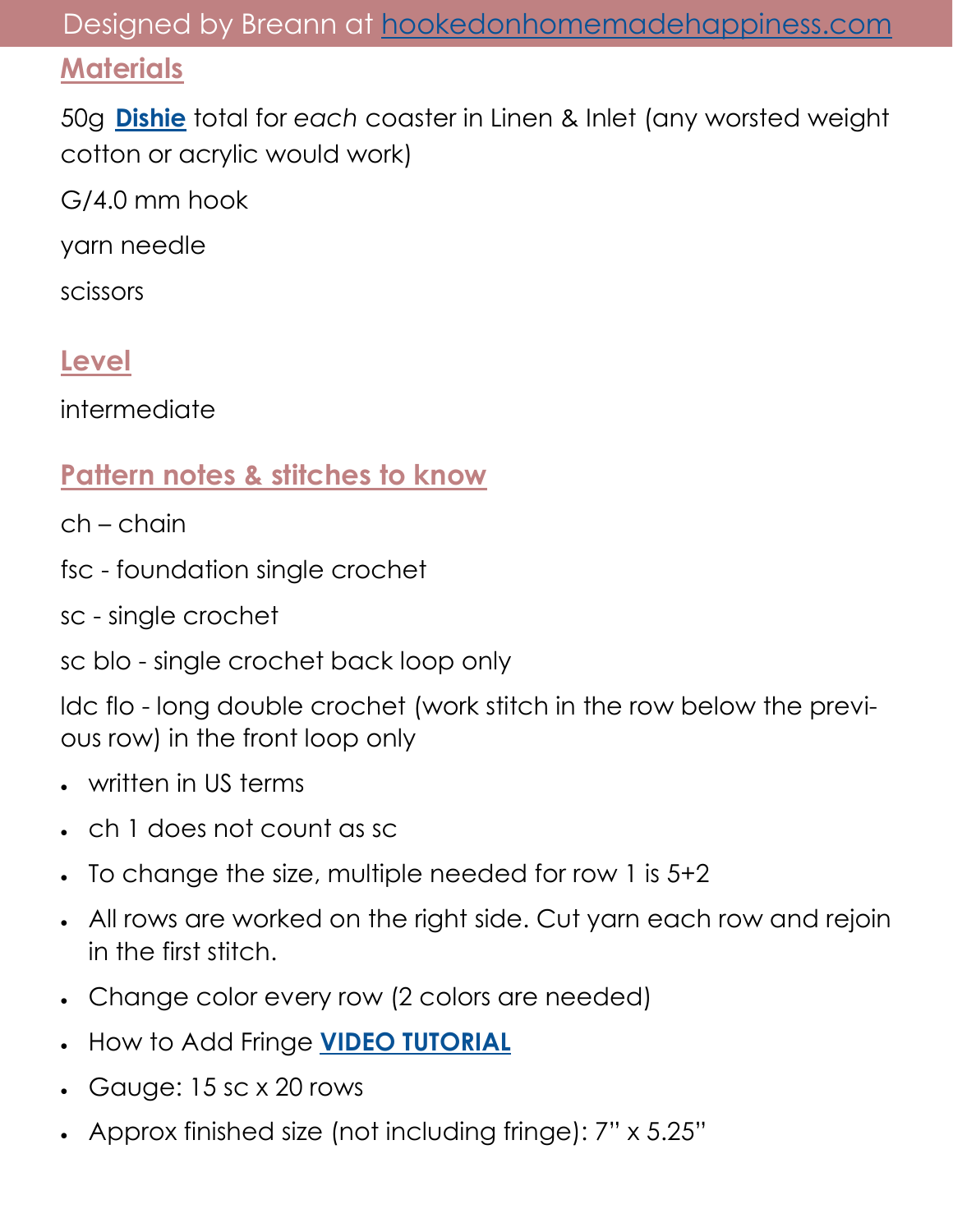## *MOSAIC CROCHET COASTER PATTERN*

# *>>>[STITCH VIDEO TUTORIAL](https://www.youtube.com/watch?v=jWio75YwhG0)<<<*

ch 2

**Row 1**: starting in the 2nd ch from the hook fsc 27 (27 sc)

*If you would rather start with a chain, ch 28, sc in 2nd ch from the hook and across*

*Remember to cut yarn after each row and rejoin to first stitch on the right side*

**Row 2**: sc in first stitch, sc blo in 25 stitches, sc in last (27 sc)

**Row 3:** sc in first stitch, \*sc blo in 2 stitches, Idc flo in next, sc blo in 2 stitches\* repeat from \* to \* across, sc in last (27)

**Row 4**: sc in first stitch, ldc flo in next, sc blo in 3 stitches, \*ldc flo in next 2, sc blo in 3 stitches\* repeat from \* to \* across to last 2 stitches, ldc flo in next, sc in last (27)

**Row 5:** sc in first stitch, \*sc blo in next stitch, ldc flo in next, sc blo in next, ldc flo in next, sc blo in next\* repeat from \* to \* across, sc in last (27)

**Row 6 - 22**: repeat rows 3 - 5, ending with a row 4 repeat

**Row 23**: sc in each stitch across (27 sc)

Fasten off.

Add fringe to each end. Weave the ends into the fringe.